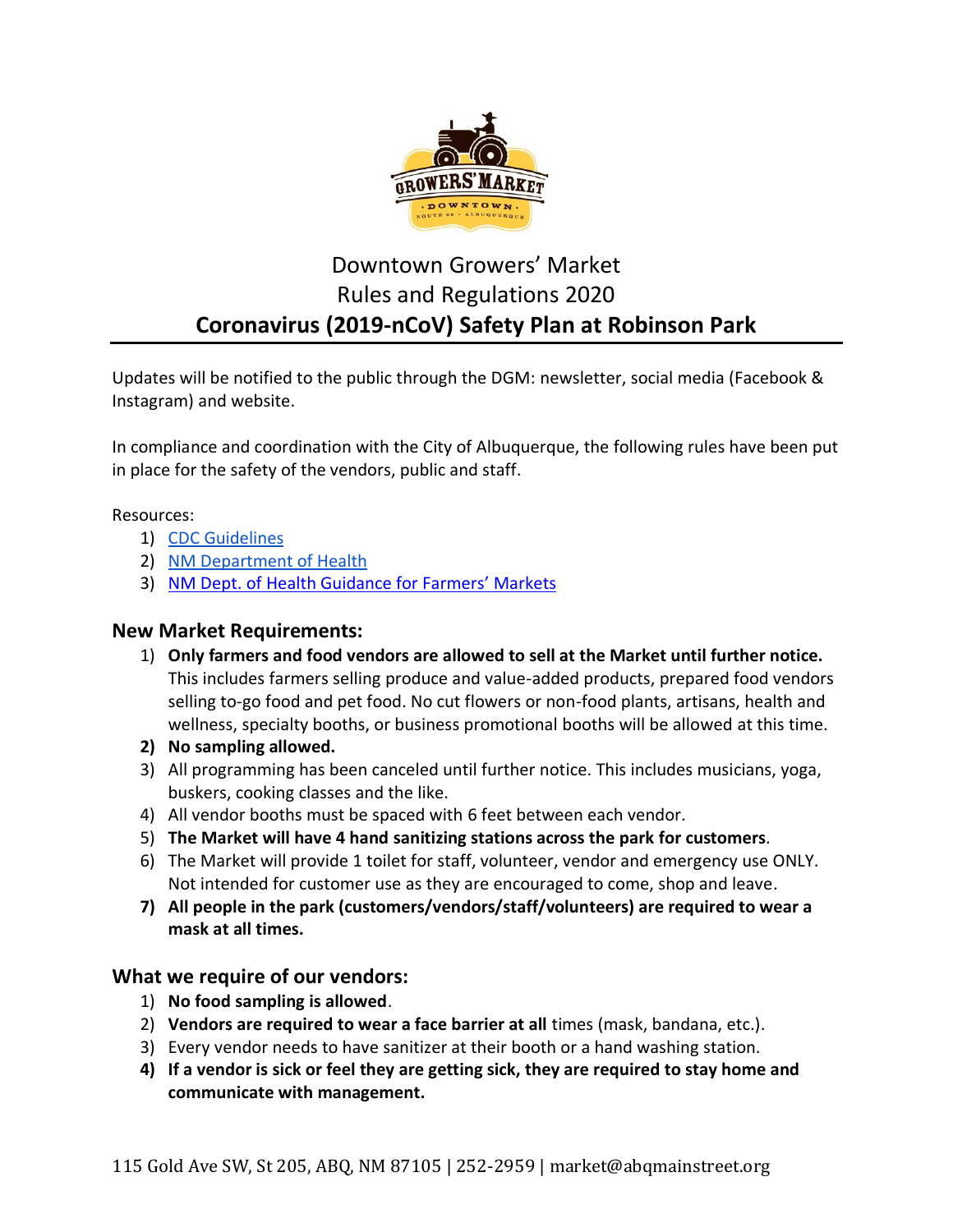- 5) **All vendors are required to wear gloves**. Gloves are to be changed between handling money and products and when soiled.
- 6) **Booth set up**:
	- a. All vendors required to set up with store front facing the sidewalk.
	- b. All vendors are required to set up their booth in a manner that ensures social distancing between customer and vendor.
		- i. This can be done by using tables as barriers and caution tape wrapped around the booth
		- ii. No customers allowed inside vendor booths
- 7) Vendors are encouraged to advertise (social media, at their booth, etc.) all measures they are taking to ensure public safety.
- 8) **Only vendors can handle products.** Customers are not allowed to touch products until they are purchased.
	- a. If customer does not have a reusable bag, vendors must bag the items in a bag and give it to the customer.
	- b. If customer does have a reusable bag, vendors should not touch the reusable bag, but instead place the customers items on the table, for the customer to bag themselves. Customers are encouraged to wash bags between each use.
- 9) Clean booths frequently with approved bleach solutions or antibacterial sprays/wipes.

## **TOKENS: We will sell tokens to customers as normal.**

a. When vendors turn tokens into the info booth staff will receive them as normal. Tokens will then be quarantined for a week and not resold to customers until 2 weeks have passed. This will provide time for any contamination to die.

## **What we ask of our customers:**

- 1) **All customers must enter and exit on the south side of the Market on 8th St.** Market will follow capacity restrictions per State and City rules and will monitor how many people are in the park at one time.
- 2) **Customers are required to wear a face barrier at all times** (mask, bandana, etc.).
- 3) **Maintain a 6' distance** between yourself, staff, volunteers, vendor booth employees, and other customers
- 4) **Come, shop & leave.** We ask you to see our market as a grocery store and to come, shop and leave as quickly and safely as possible.
- 5) Sanitize your hands often with provided hand sanitizer stations.
- 6) Avoid touching your face and mask.
- **7) Customers are not allowed to touch products until they are purchased.** 
	- a) If customer does not have a reusable bag, vendors must bag the items in a bag and give it to the customer.
	- b) If customer does have a reusable bag, vendors should not touch the reusable bag, but instead place the customers items on the table, for the customer to bag themselves. Customers are encouraged to wash bags between each use.
- 8) **Shop alone.** Send 1 person per family if possible.
- **9) If you are sick, stay home.**